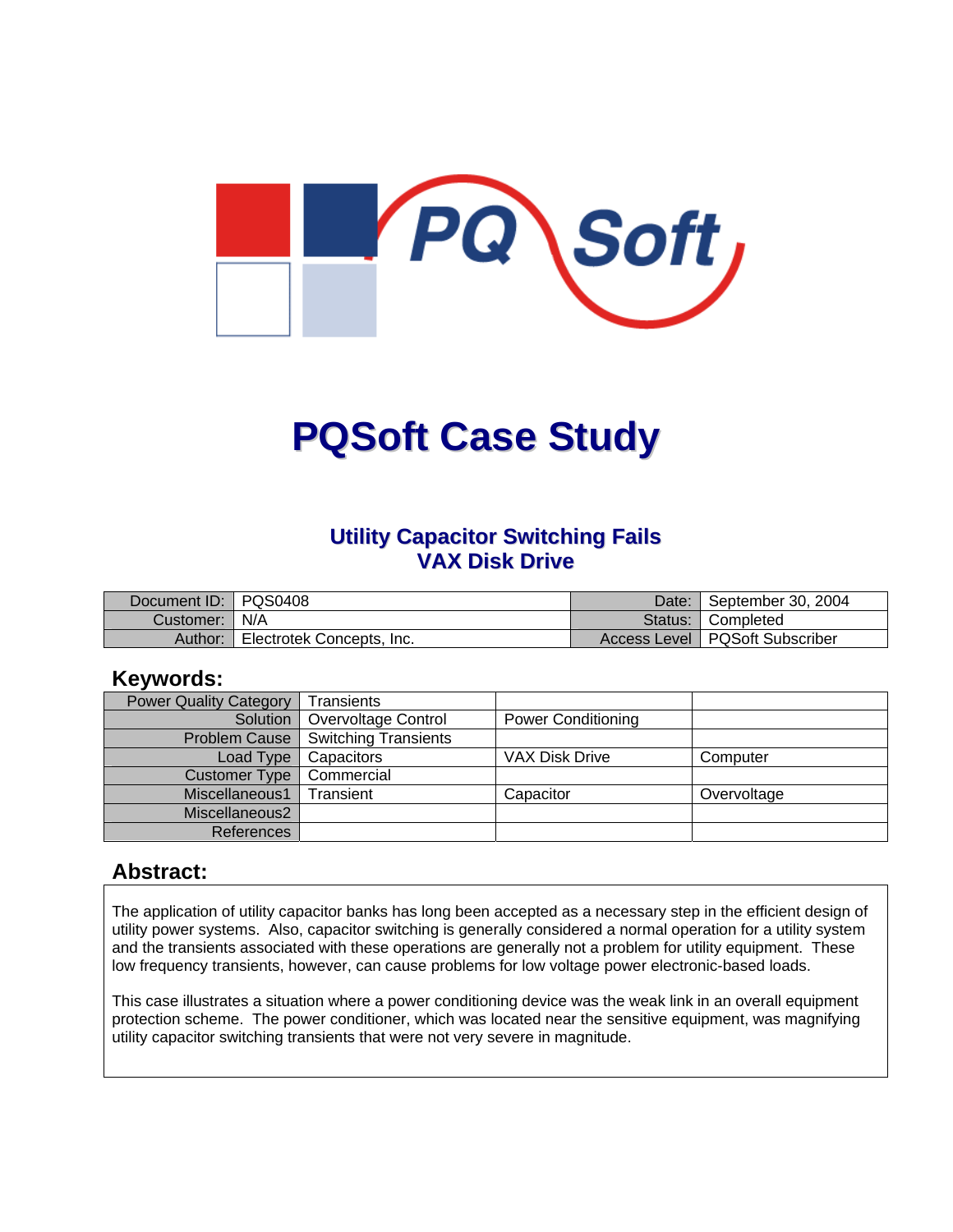## <span id="page-1-0"></span>**TABLE OF CONTENTS**

| TRANSIENT OVERVOLTAGE MAGNIFIED BY LOW IMPEDANCE POWER CONDITIONER 3 |  |
|----------------------------------------------------------------------|--|
|                                                                      |  |
|                                                                      |  |
|                                                                      |  |

## **LIST OF FIGURES**

#### **RELATED STANDARDS**

IEEE Std. 1036 IEEE Std. 1159

#### **GLOSSARY AND ACRONYMS**

| <b>ASD</b>  | Adjustable-Speed Drive                     |
|-------------|--------------------------------------------|
| <b>LIPC</b> | Low Impedance Power Conditioner            |
| <b>MOV</b>  | <b>Metal Oxide Varistor</b>                |
| <b>PWM</b>  | <b>Pulse Width Modulation</b>              |
| <b>SMPS</b> | Switch Mode Power Supply                   |
| <b>TVSS</b> | <b>Transient Voltage Surge Suppressors</b> |
| <b>VAX</b>  | Virtual Address eXtension                  |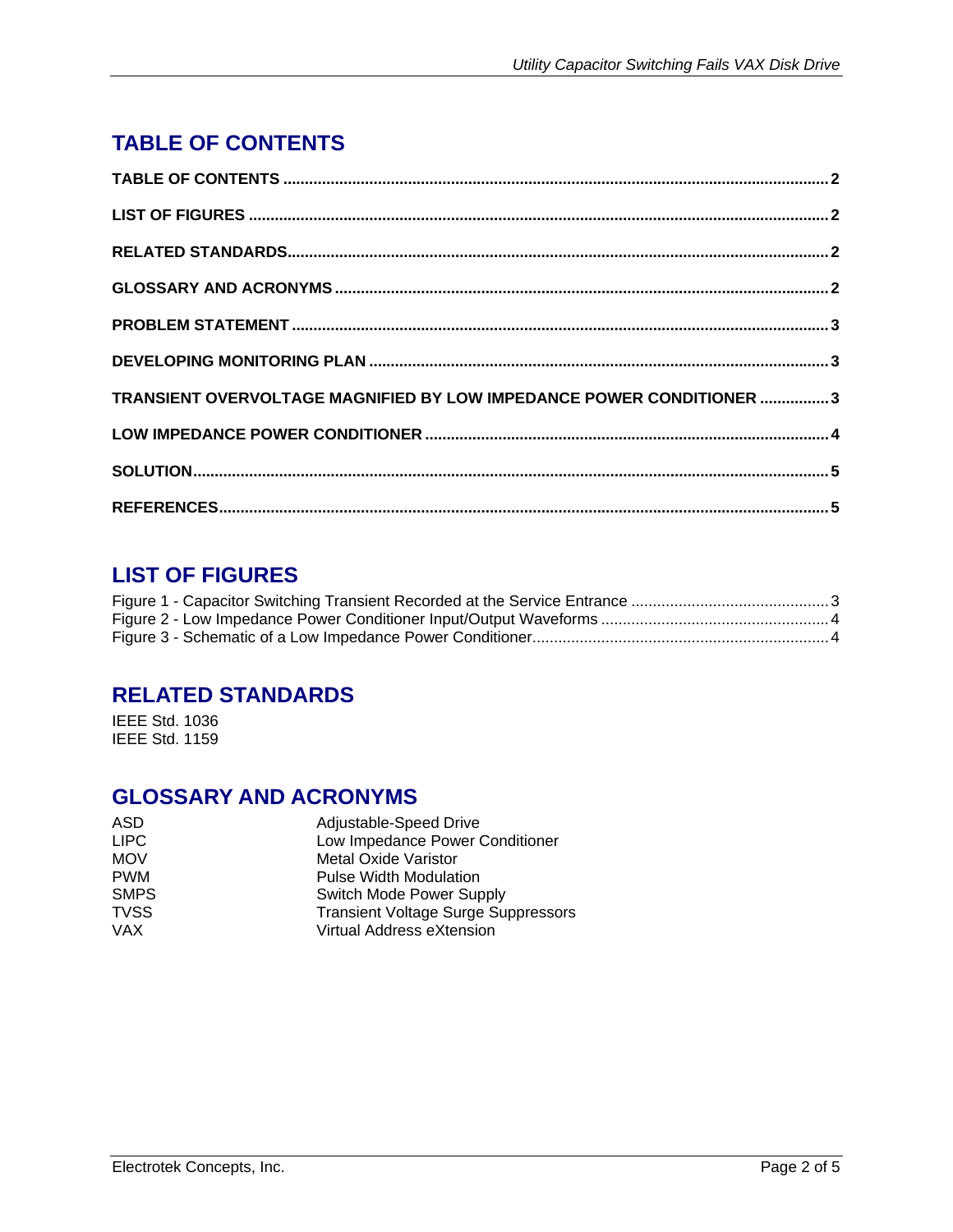## <span id="page-2-0"></span>**PROBLEM STATEMENT**

A data processing company had a critical VAX (a computer-family of Digital Equipment Corporation) computer that had a disk drive failure about once a month. All data not backed up was lost, and the downtime associated with each failure was several hours.

The computer was supplied by a low impedance power conditioner (LIPC) that was designed to filter high frequency transients and to make a local neutral-to-ground bond. These types of power conditioners are specifically designed to interface with electronic equipment, especially computers.

## **DEVELOPING MONITORING PLAN**

Disturbance analyzers were brought in to monitor facility power quality. One monitor was installed at the service entrance 480 volt bus supplying the sensitive equipment. Another monitor was installed on the input and output of the low impedance power conditioner supplying the VAX computer to characterize its performance.

Initial monitoring results revealed that a capacitor switching transient occurred every morning at 8:00 am An example of this transient voltage is shown in [Figure 1.](#page-2-1)

<span id="page-2-1"></span>

**Figure 1 - Capacitor Switching Transient Recorded at the Service Entrance**

#### **TRANSIENT OVERVOLTAGE MAGNIFIED BY LOW IMPEDANCE POWER CONDITIONER**

The monitor on the input and output of the low impedance power conditioner recorded some interesting waveforms as illustrated in [Figure 2.](#page-3-1) A disturbance was triggered on the input, but as the waveform shows, it was not severe enough to cause any problems. However, the disturbance that was recorded on the output of the power conditioner shows that the transient voltage was magnified considerably.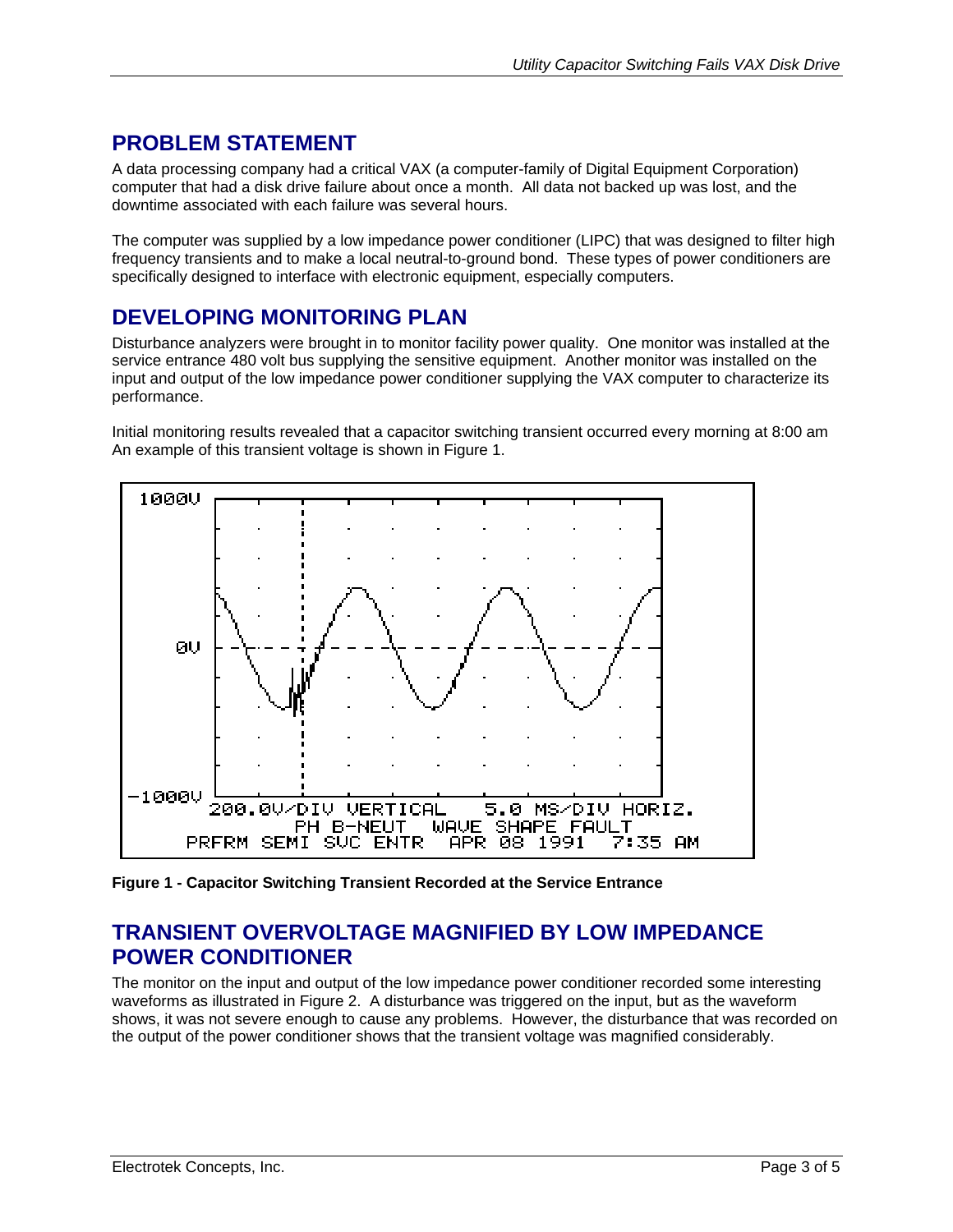<span id="page-3-1"></span><span id="page-3-0"></span>

**Figure 2 - Low Impedance Power Conditioner Input/Output Waveforms** 

#### **LOW IMPEDANCE POWER CONDITIONER**

Low impedance power conditioners are used primarily to interface with the switch-mode power supplies (SMPSs) commonly found in power-electronic equipment. These power conditioners have lower impedance than isolation transformers, and a filter as part of their design (shown in [Figure 3\)](#page-3-2). The filter is on the output side and protects against high-frequency transients. However, low-to-medium frequency transients (including utility capacitor switching transients) have been know to cause problems for these devices.

<span id="page-3-2"></span>

**Figure 3 - Schematic of a Low Impedance Power Conditioner** 

The VAX disk drive never seemed to fail as a direct result of the magnified transient. However, since the disk drives on older VAX machines such as this one are connected directly across the line with no internal protection, it was felt that over time this daily transient caused the disk drive to fail approximately once per month.